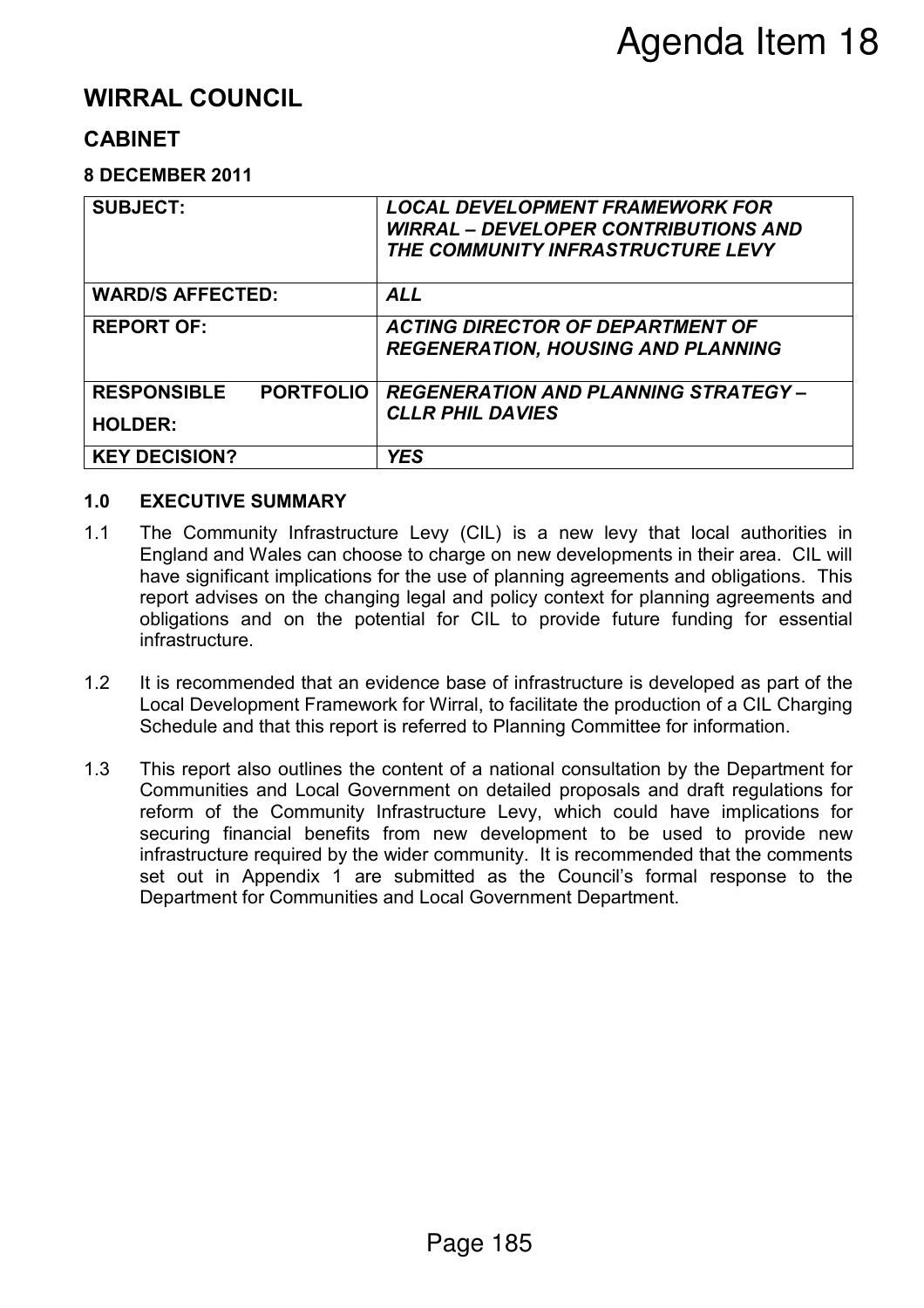### **2.0 RECOMMENDATIONS**

- **2.1 That an evidence base of infrastructure to support the Core Strategy is prepared with the engagement of all Council Departments and Heads of Service and with relevant external infrastructure providers to determine infrastructure requirements for each of the Settlement Areas identified in the Core Strategy and that Officers draw up a draft Charging Schedule of infrastructure and costs to support the Core Strategy including an assessment of the impact on the viability of future development and that this will be the subject of a further Cabinet report to determine the likely costs applicable should CIL be introduced in Wirral.**
- **2.2 That the comments set out in Appendix 1 to this report form the basis of the Council's response to the Department for Communities and Local Government.**
- **2.3 That this report is referred to Planning Committee for information.**

### **3.0 REASON/S FOR RECOMMENDATION/S**

- 3.1 To take account of the enactment of national regulations for the Community Infrastructure Levy and the implications for the future use of legal agreements under section 106 of the Town and Country Planning Act 1990 (S106 Obligations) and to enable the Council to continue to draw financial benefits from new development to be used to provide new infrastructure required by the wider community.
- 3.2 To agree a Council response to a consultation by the Department for Communities and Local Government on detailed proposals and draft regulations for reform of the Community Infrastructure Levy.

### **4.0 BACKGROUND AND KEY ISSUES**

#### **Developer Contributions**

- 4.1 Section 106 of the Town and Country Planning Act 1990 makes provision for agreements between developers and the Local Planning Authority, sometimes referred to as 'Planning Obligations' (S106 Obligations). They are a mechanism for mitigating the impact of development and are intended, where possible, to make development acceptable which would otherwise be unacceptable in planning terms. They can also be used to restrict the development or use of land in a certain way.
- 4.2 S106 Obligations can be used to prescribe the nature of development (e.g. by requiring that a given proportion of new homes are affordable); or to secure a contribution from a developer to compensate for loss or damage created by a development (e.g. loss of open space); or to mitigate the impact of a development on a locality (e.g. through the provision of necessary infrastructure and facilities such as amended highway or increased public transport provision). The objective is to ensure that the proposed development is made to comply with national planning policies and established local requirements.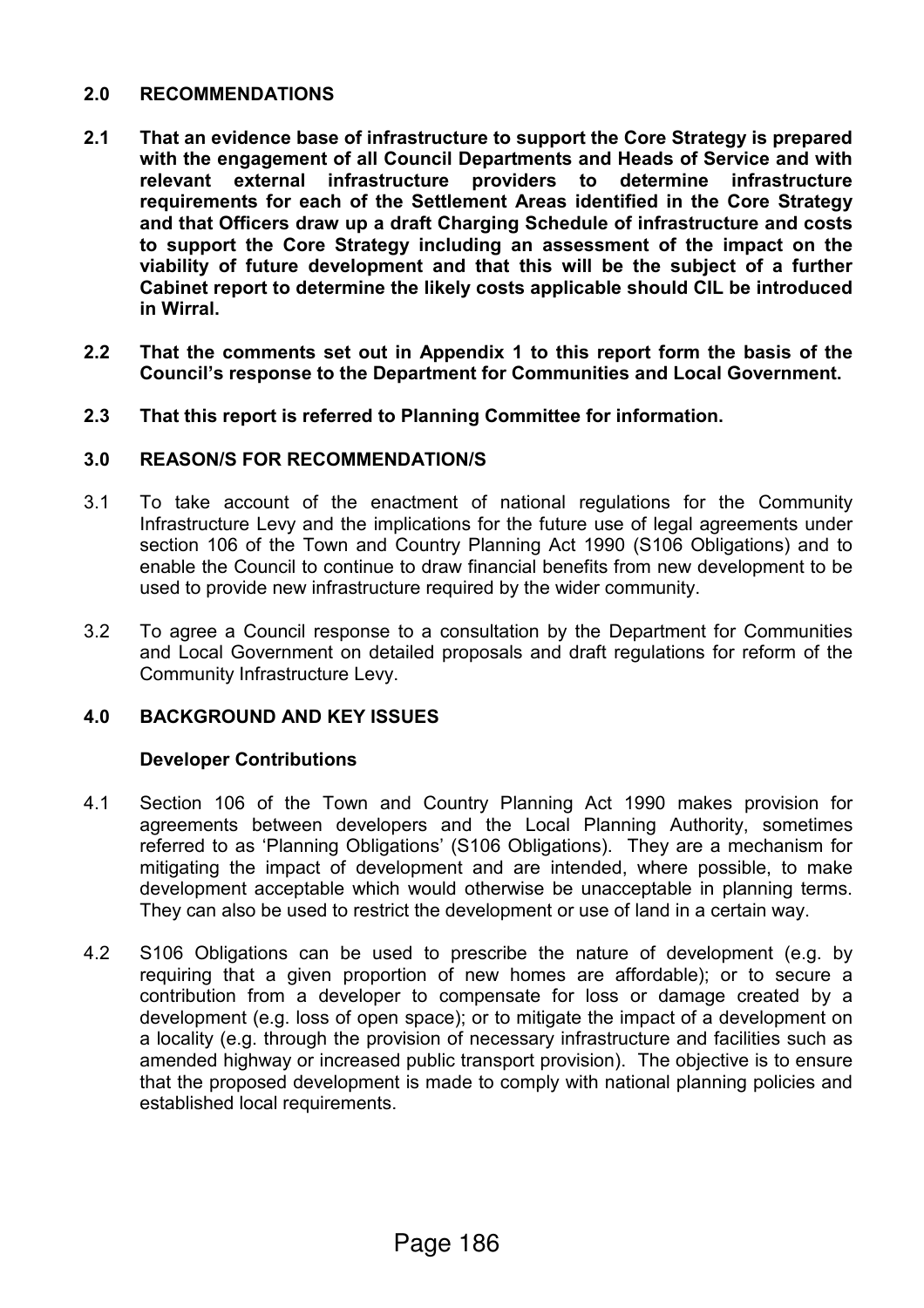### **The Community Infrastructure Levy (CIL)**

- 4.3 The Community Infrastructure Levy (CIL) is a new tariff-based levy that local authorities in England and Wales can choose to charge on new developments in their area, which is to be set locally and can cover most types of development. The money raised can be used to fund a wide range of infrastructure that is needed as a result of new development.
- 4.4 The broad aims of the CIL system are to:
	- Increase certainty and transparency for developers;
	- Increase fairness by broadening the range of developments asked for contributions;
	- Allow the cumulative impacts of smaller developments to be better addressed;
	- Provide a more flexible system which can develop over time;
	- Provide a better and more predictable flow of revenue for Local Authorities; and,
	- Link contributions to robust infrastructure planning and economic viability evidence.
- 4.5 The levy must be charged in pounds  $(E)$  per square metre on the net additional increase in floorspace of any given development. Most new buildings will be liable to pay the levy but buildings into which people go only intermittently, for example, for the purpose of inspecting or maintaining fixed plant or machinery, will not be liable to pay. Structures which are not buildings, such as pylons and wind turbines, will also not be liable to pay. The levy will not be charged on changes of use that do not involve an increase in floorspace. There are also exemptions for development undertaken on behalf of registered charities and for affordable housing.
- 4.6 The Planning Act 2008 provides a wide definition of the infrastructure which can be funded by the levy as including:
	- Roads and transport facilities;
	- Flood defences:
	- Schools and other educational facilities:
	- Medical facilities;
	- Sporting and recreational facilities; and,
	- Open spaces.
- 4.7 The regulations are clear that Local Authorities can only spend CIL receipts on the capital cost of providing new infrastructure needed to support development in their area. It should be focused on new infrastructure rather than being used to remedy pre-existing deficiencies unless those deficiencies can be shown to be made more severe by new development.
- 4.8 The introduction of CIL was the previous Government's response to continuing concerns that the use of S106 Obligations were not transparent, that they were ineffective in providing for major infrastructure and the needs arising from cumulative developments, had a disproportionate effect on major developments, and that most development did not pay. The set scale of charges and the legal obligation to pay the CIL are intended to bring much greater certainty and will capture a much broader range of development.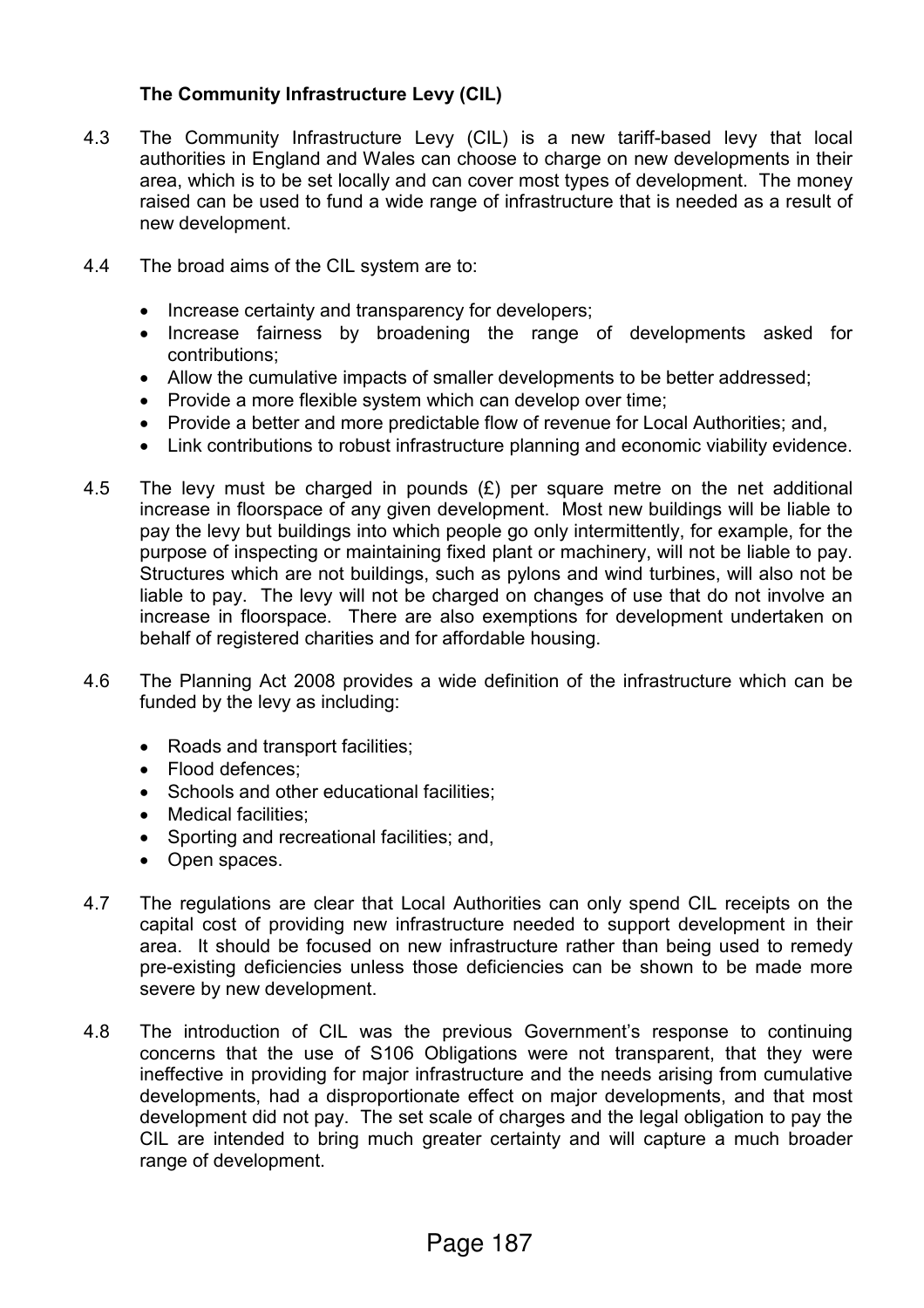- 4.9 CIL differs fundamentally from S106 Obligations in that the funds collected are not tied to a specific development or to the provision of specific infrastructure. Whereas infrastructure provision necessary to mitigate the impact of a particular development secured through S106 Obligations can only be used for that specific purpose; CIL funds could be used flexibly by the Council to fund any infrastructure as defined within the regulations.
- 4.10 Unlike S106 Obligations, once adopted, the CIL Charging Schedule will be a standard charge to be consistently applied, with no negotiation permitted between the Local Authority and the developer. Charging authorities can offer relief from paying the levy in exceptional circumstances where applicants can satisfactorily demonstrate that the costs of site specific infrastructure would make a particular scheme unviable if the full charge set by CIL was imposed.
- 4.11 When setting the CIL, local authorities need to produce an evidence base relating to what infrastructure is required to deliver the development strategy set out within the Local Development Framework Core Strategy. They must then identify what funding is available from existing sources to pay for the required infrastructure and then calculate any shortfall, which could be funded by CIL.
- 4.12 The application of CIL powers is not mandatory and is entirely at the discretion of the Local Authority. However, in order to encourage Local Authorities to use the CIL, the scope for using S106 Obligations is to be scaled back significantly. S106 Obligations are to be restricted to the regulation of development and in particular for site-specific mitigation, whereas CIL could fund a wider range of off-site improvements for the benefit of the wider area.
- 4.13 After 6 April 2014 the use of pooled contributions collected through S106 Obligations will be limited for all authorities – although, generally, Wirral has historically not taken this approach. For those adopting CIL before April 2014, the restrictions will come into place on its adoption. This is consistent with the principle that the vehicle for future collection of pooled contributions for infrastructure should be CIL and not S106 Obligations. Provisions are also in place to prevent 'double-charging' under both sets of requirements.
- 4.14 The impact of the restriction on pooled contributions is that authorities will only be able to accept a maximum of five contributions from individual planning applications towards infrastructure projects or types of infrastructure that could otherwise be funded from the CIL. If an authority has more than five S106 contributions for a project or type of infrastructure (such as a school extension or public realm improvements), from April 2014 or the date they adopt CIL if earlier, they will not be able to collect any more contributions for that purpose. The five contributions include any from unimplemented consents.
- 4.15 For development which cannot be funded by CIL, there are no pooling restrictions, and non-infrastructure items such as training or local labour agreements, for example, are not subject to these provisions. All these items should still however, meet the statutory policy tests for S106 Obligations.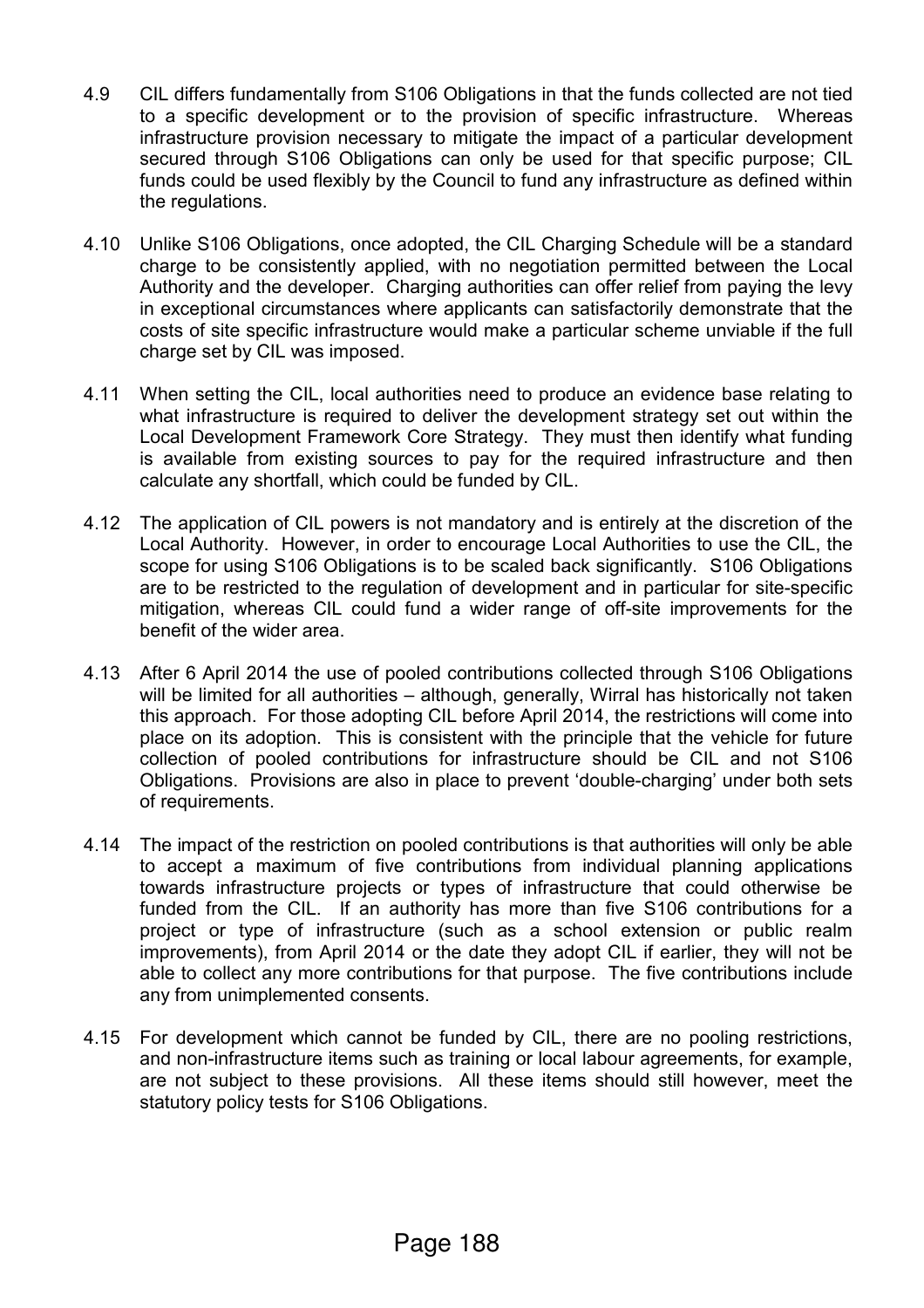### **The Localism Bill**

- 4.16 The Localism Bill currently going through Parliament includes a number of additional provisions which will affect CIL. These will:
	- Clarify that CIL can be spent on the ongoing costs of providing infrastructure and provide for regulations specifying what may or may not be funded;
	- Require CIL charging authorities to allocate CIL to other persons or bodies and provide for regulations which will require a 'meaningful proportion' to be transferred to local communities;
	- Place limits on the binding nature of CIL examiners reports; and,
	- Provide for Mayoral Development Corporations to be CIL charging authorities.
- 4.17 The Government is also consulting on further possible changes to the CIL regime, including the passing on of a 'meaningful proportion' of CIL to neighbourhoods and whether CIL funds should be available to spend on affordable housing. This is covered in further detail in paragraphs 4.46 to 4.54 (below).

### **KEY ISSUES**

4.18 Decisions on whether or not to adopt CIL should be taken in full awareness of the scaling back of S106 Obligations and the potential income streams for funding infrastructure.

#### **Scaling Back S106 Obligations**

- 4.19 S106 Obligations are intended to make unacceptable development acceptable. If a development is acceptable without the obligation, it should be approved.
- 4.20 Going forward S106 Obligations should only be used for:
	- Regulating development;
	- On-site mitigation;
	- Affordable housing (subject to further national consultation); and,
	- Securing benefits from non-CIL developments.
- 4.21 S106 Obligations should not be used for general contributions to infrastructure funding.
- 4.22 On larger developments, where the on-site requirements for the provision of infrastructure (for example education, health and flood prevention works) are going to be difficult to fund through CIL within the required timescales or where the CIL generated is likely to be less than the value of the S106 Obligations, it may be possible to identify such sites as exceptions and therefore not liable for CIL.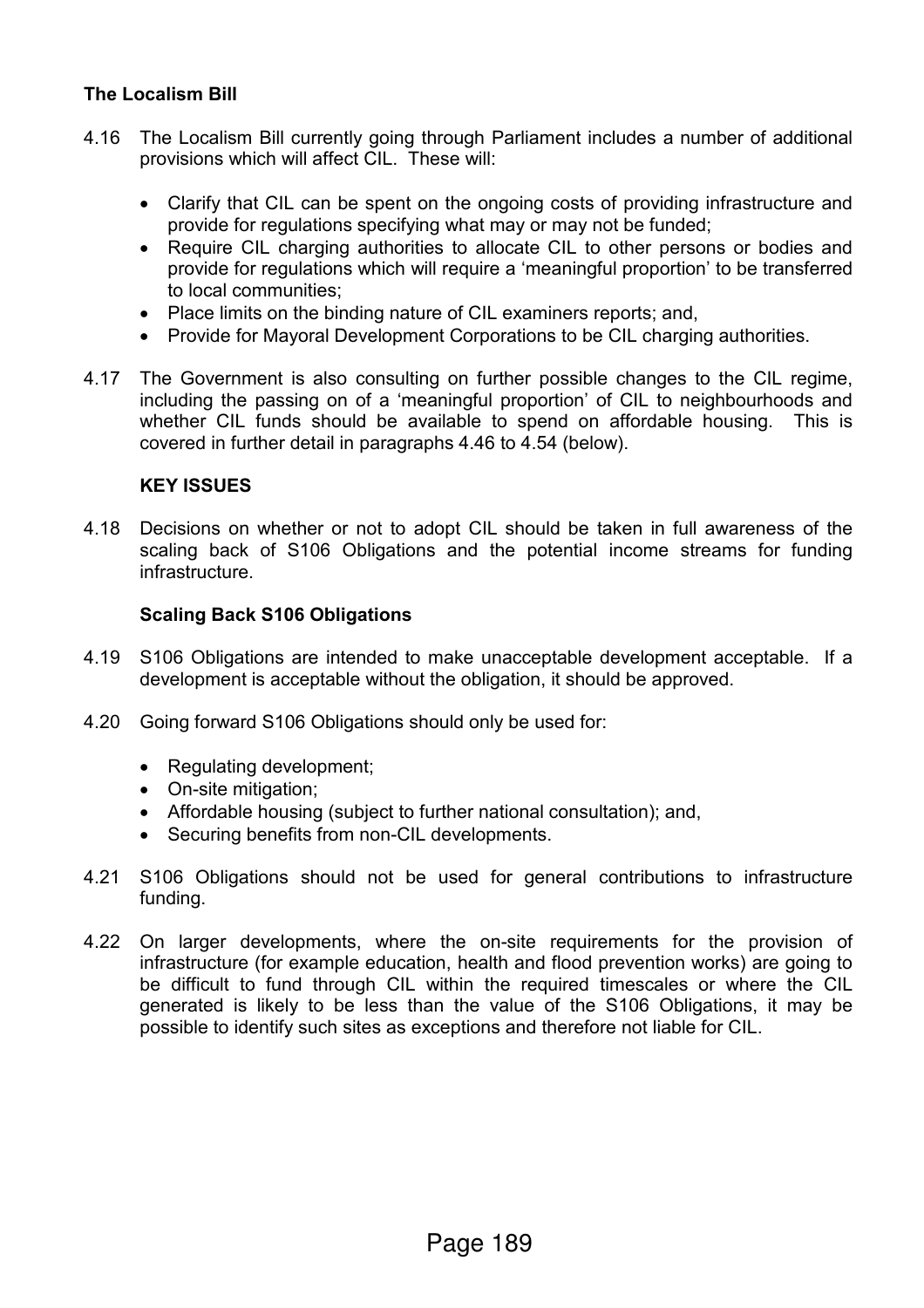#### **Setting a CIL Charge for Wirral**

- 4.23 The level of the CIL charged must be informed by the evidence base, listing the infrastructure required to deliver the levels of development set out in the Council's Core Strategy and the scale of any identified funding gap.
- 4.24 Identifying the scale of the funding gap is critical in justifying the need for the CIL and will provide evidence that it is reasonable to ask for financial contributions from development towards infrastructure. Once the need for CIL has been established, economic viability testing of different development types in different locations across the Borough must be undertaken to justify the proposed level of CIL to be charged.
- 4.25 CIL rates should be set based on viability evidence only and not on policy related choices. Information on construction costs, detailed viability appraisals, development scenarios, actual land sales/values and comparative costs will be required to support the conclusions. However, decisions can be informed by an understanding of the local development market, knowledge of the local area, available sites and the type and quantity of development expected to come forward.
- 4.26 Charging authorities can set differential rates either for different parts of their area or for different uses – a nil rate can also be set if justified in terms of economic viability. There may be differing economic factors which suggest that differential rates may be appropriate. This may be on the basis of use, for example, where the market for housing may be more buoyant than commercial development and therefore capable of bearing a higher rate – or on the basis of location, where there are clear market differences between different geographical areas.
- 4.27 Until these pieces of work are completed, it will not be possible to speculate on what the potential CIL charging rates for Wirral could be. Some viability work has already been completed as part of the Council's Strategic Housing Land Availability Assessment (Cabinet 22 September 2010, minute 121, Cabinet 21 July 2011, minute 80) and Affordable Housing Viability Assessment (Cabinet 14 October 2010, minute 171).
- 4.28 It is useful, however, to consider the limited number of charging schedules, prepared by other Local Authorities, three of which have now been through examination and approved, one currently at examination and five at various stages of public consultation: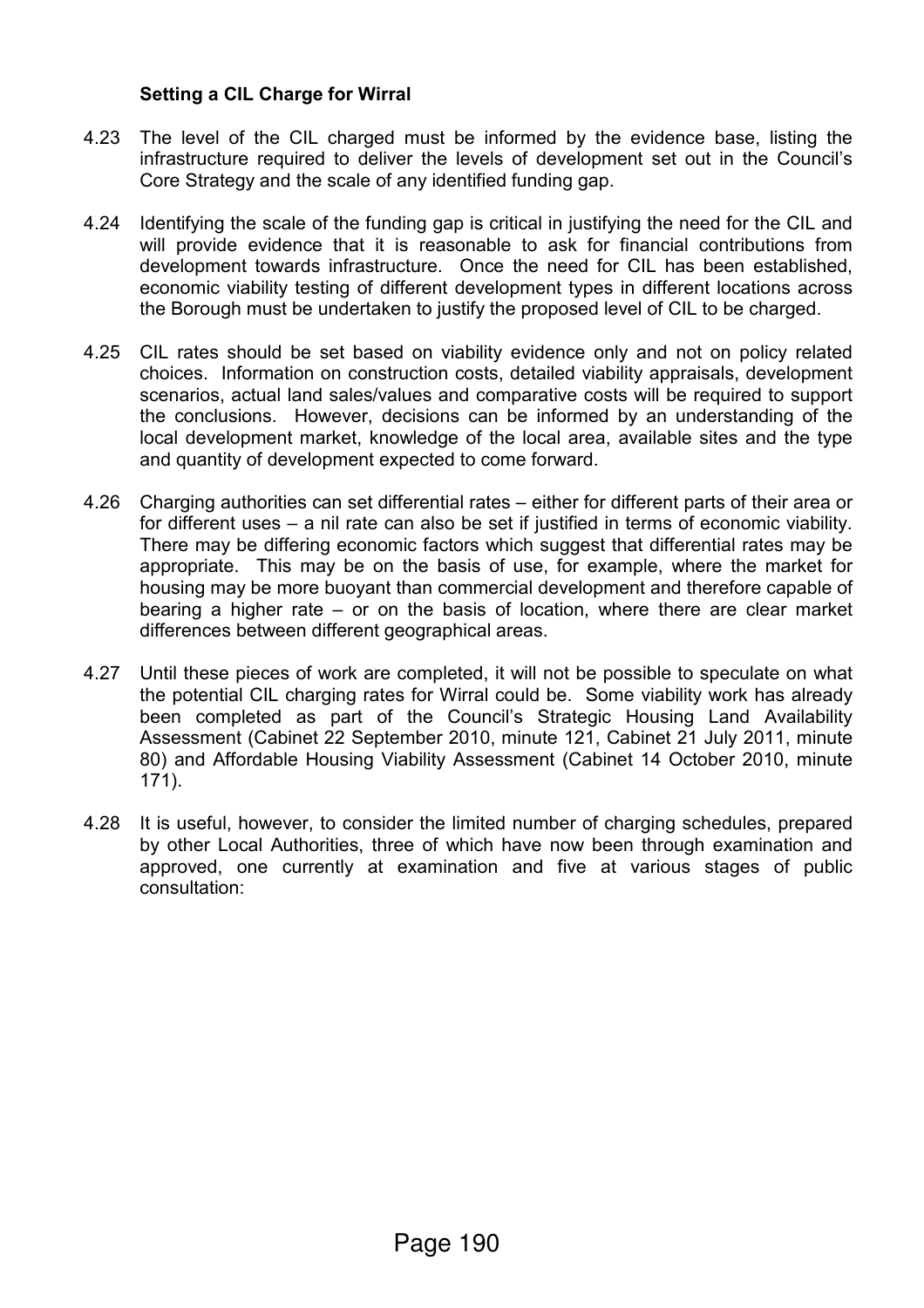### **TABLE OF OTHER COUNCILS' PROPOSED LEVY CHARGES PER SQUARE METRE OF DEVELOPMENT**

| <b>Council and</b><br><b>CIL status</b>                                                        | <b>Residential</b>                                                                                                  | <b>Offices</b>                                      | <b>Business/</b><br>industrial/<br>warehouses | <b>Small retail</b>                                                                                        | Large retail/<br>supermarkets | <b>Assembly</b><br>and<br>leisure |
|------------------------------------------------------------------------------------------------|---------------------------------------------------------------------------------------------------------------------|-----------------------------------------------------|-----------------------------------------------|------------------------------------------------------------------------------------------------------------|-------------------------------|-----------------------------------|
| London<br><b>Borough of</b><br>Redbridge                                                       | E70                                                                                                                 | E70                                                 | £70                                           | E70                                                                                                        | E70                           | E70                               |
| Approved                                                                                       |                                                                                                                     |                                                     |                                               |                                                                                                            |                               |                                   |
| London<br><b>Borough of</b><br>Croydon                                                         | £0-£120                                                                                                             | £20 inside<br>centre of<br>borough; £0<br>elsewhere | $£0-E20$                                      | £120                                                                                                       | £120                          | £120                              |
| Consultation<br>ended                                                                          |                                                                                                                     |                                                     |                                               |                                                                                                            |                               |                                   |
| London<br>Borough of<br>Wandsworth<br>Consultation<br>ended                                    | £250; £265-<br>£575 in the<br>Vauxhall<br>Nine Elms<br><b>Battersea</b><br>opportunity<br>area; £0 in<br>Roehampton | £100; £0 in<br>Roehampton                           | E <sub>0</sub>                                | £100; £0 in<br>Roehampton                                                                                  | £100; £0 in<br>Roehampton     | $E_0$                             |
| <b>Mid Devon</b><br><b>District</b>                                                            | E113                                                                                                                | E <sub>0</sub>                                      | £0                                            | E <sub>0</sub>                                                                                             | £250                          | $E_0$                             |
| Out for<br>consultation                                                                        |                                                                                                                     |                                                     |                                               |                                                                                                            |                               |                                   |
| <b>Newark and</b><br><b>Sherwood</b>                                                           | £0-£75                                                                                                              | E <sub>0</sub>                                      | $£0-E20$                                      | £100-£125<br>for all<br>schemes                                                                            |                               | E <sub>0</sub>                    |
| Approved                                                                                       |                                                                                                                     |                                                     |                                               |                                                                                                            |                               |                                   |
| <b>Greater</b><br><b>Norwich</b><br><b>Development</b><br>Partnership<br>Consultation<br>ended | £135-£160<br>Zone A Inner<br>Charging<br>Zone; £75<br>Zone B                                                        | £5                                                  | £5                                            | £25                                                                                                        | £135                          | £0                                |
| <b>Shropshire</b><br>Approved                                                                  | £40 in towns<br>or £80 in<br>rural areas                                                                            | E <sub>0</sub>                                      | £0                                            | $E_0$                                                                                                      | £0                            | £0                                |
| Plymouth<br>Consultation<br>ended                                                              | £0 for high<br>rise; £30 for<br>more than 15<br>units; £60 for<br>less than 15<br>units                             | £0                                                  | £0                                            | £30                                                                                                        | £100                          | £0                                |
| Portsmouth<br>Examination                                                                      | £105                                                                                                                | £0                                                  | £0                                            | £53 for all in-<br>centre retail<br>and out-of-<br>centre<br>projects less<br>than 280<br>square<br>metres | £105                          | £105                              |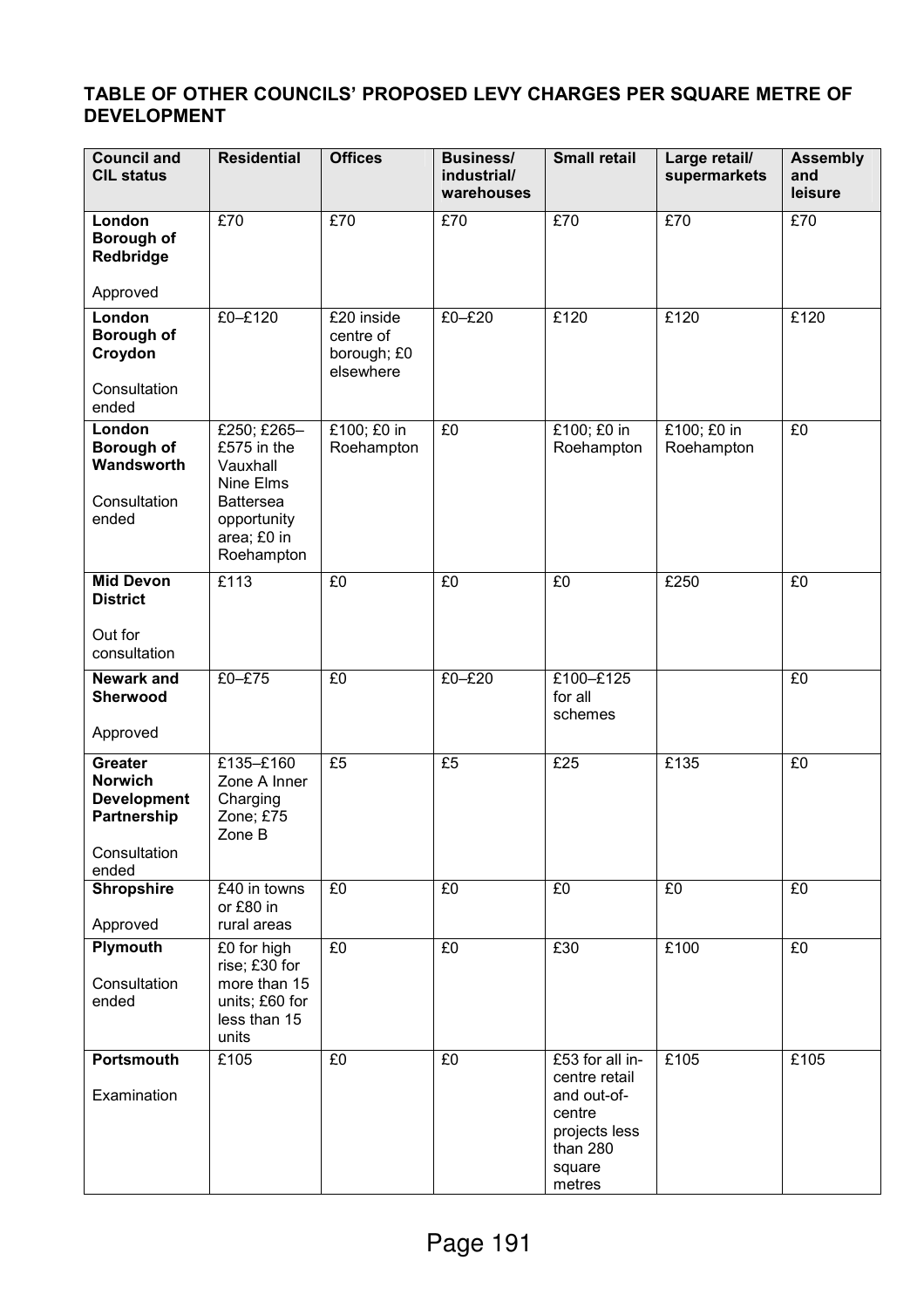- 4.29 In Wirral, since 2000, a total of 3,173 new build private dwellings; over 23,400 square metres of new retail space; and over 242,100 square metres of new employment space (Use Classes B1, B2 and B8) have been granted planning permission.
- 4.30 A charge of £50 per square metre levied on a typical 86 square metre 3-bedroom house would raise £4,300 per dwelling.
- 4.31 Notwithstanding the uncertainty, at this stage, over what it might be viable to charge in Wirral, it is clear that the CIL revenue for a single year could be substantial.

### **Potential Advantages of CIL**

- 4.32 The following advantages are identified in relation to CIL:
	- It is a standard, fixed charge which will aid transparency for the development industry;
	- It is non-negotiable so will speed up the process over S106 Obligations, which can be time consuming in both negotiations and procedure;
	- It can be used to secure additional funding streams and therefore enable timely infrastructure delivery across an area;
	- A proportion of CIL will in the future be passed back to local communities to benefit from development in their areas;
	- Legislation already limits the use of S106 Obligations to only site specific infrastructure; and,
	- CIL is now the only mechanism for local authorities to secure money towards mitigating the cumulative impact of development by providing strategic infrastructure.

### **Potential Disadvantages of CIL**

- 4.33 The following disadvantages are identified in relation to CIL:
	- Some development on some sites may not be viable as a result of CIL being set at a particular level. In marginal cases, CIL could be the determining factor in whether development goes ahead;
	- It is intended to be mandatory with few exceptions. As a consequence those sites which are unable to bear the burden of CIL will not come forward for development;
	- It lacks flexibility and will be difficult to amend quickly as market conditions change;
	- Local residents may not directly benefit from developer contributions, with new infrastructure not necessarily being provided in the locality where development has taken place;
	- There may be cases where it is more appropriate and beneficial to require on-site provision of community infrastructure rather than a financial contribution; and,
	- It will be an additional development cost over and above S106 Obligations which will continue to be needed to address site specific mitigation issues and affordable housing.
	- Unlike S106 Obligations, CIL will be a mandatory cost with no negotiation, potentially reducing the likelihood of any planning gain for the delivery of affordable housing which may be considered non essential.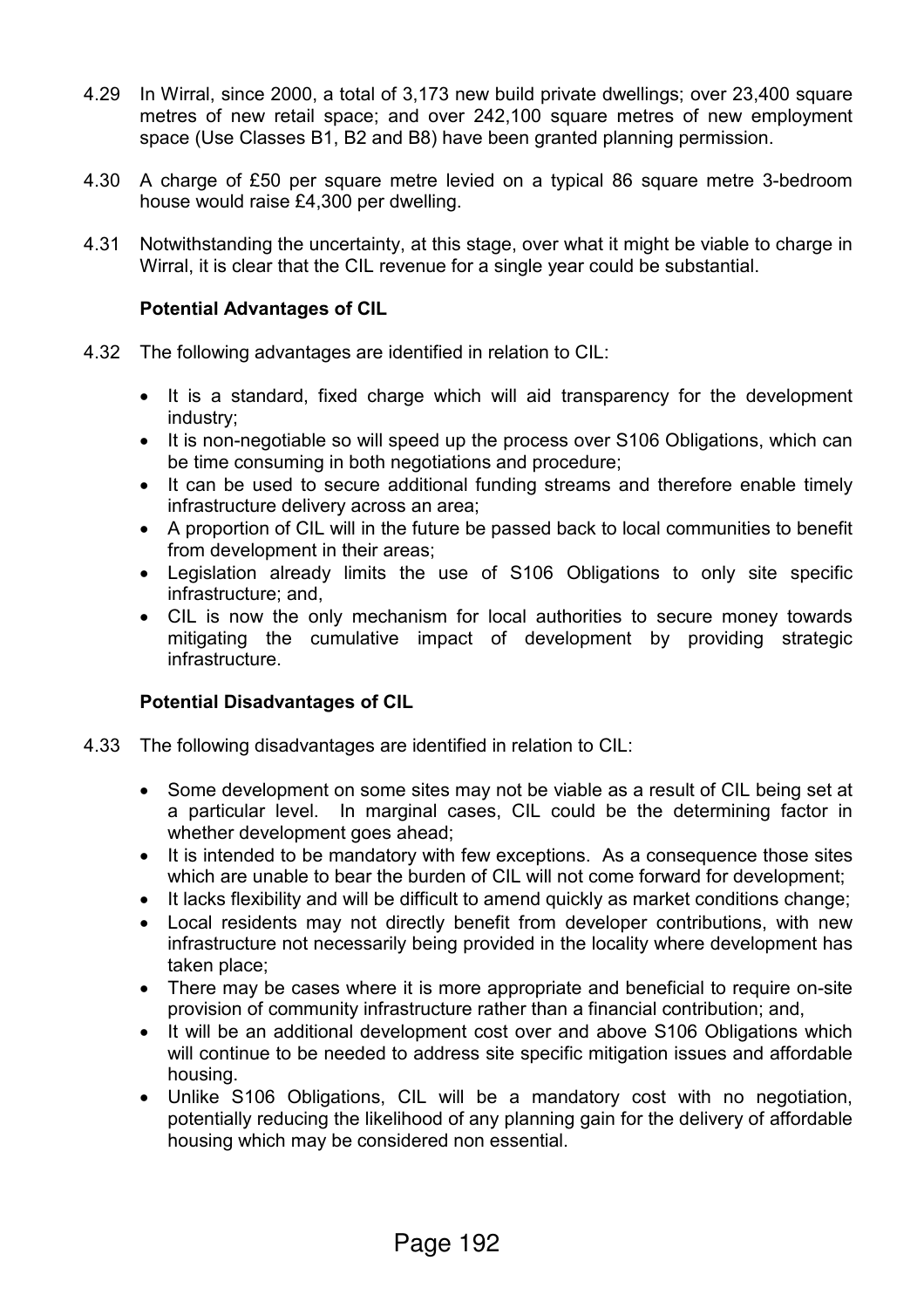### **Conclusions**

- 4.34 S106 Obligations are now restricted but still operational to enable necessary requirements directly related to the development to be met, although only five individual planning obligations could now be pooled to provide funding for a project or type of infrastructure. Wirral has not historically pooled planning contributions to provide infrastructure and could probably continue to apply S106 Obligations in a similar way as in the past, with very little difference.
- 4.35 If, however, the Council wanted to pool contributions to support and provide infrastructure to support new developments over a wider area, this will in future only be possible via CIL (after 6 April 2014). In a period of reduced funding, it may be that CIL could become an important income stream for the maintenance and provision of community infrastructure, providing development continues to come forward.
- 4.36 It will also be important to consider other new and emerging costs on development when setting CIL charging rates. The combination of CIL with other existing or new requirements, such as those for affordable housing through planning gain and payments for allowable solutions under the Building Regulations, when combined, may make marginally viable schemes unviable and prevent needed development from taking place, and may also reduce the ability to maximise affordable housing through planning gain as this will not be enforceable as opposed to the CIL.
- 4.37 There are benefits from CIL in terms of providing a revenue stream for identified priorities and providing clarity to developers on what the cost will be in bringing sites forward for development. However, the current situation is that many developments planned for Wirral are not proving to be viable at this point in time. This has so far been addressed by agreeing at the detailed stage of the planning process, that a viability assessment should be undertaken to determine the funding that is likely to be available for community infrastructure. This flexible and pragmatic approach would not, however, be possible under CIL, which could have the effect of delaying or abandoning future proposed development.
- 4.38 The Government recognises that not all authorities will adopt CIL (the Final Impact Assessment assumes that 65% to 78% of authorities will take up CIL). It will be for individual authorities to decide on the appropriate balance for their area and how much potential development they are prepared to put at risk. Authorities, such as Wirral, therefore face a dilemma between seeing developments happen or applying CIL to increase income for needed infrastructure.
- 4.39 Charging authorities may set differential rates, either on a geographical or land-use basis, provided they are justified by reference to economic viability and are not applied just to support particular policy objectives. A single rate can also be set.
- 4.40 Ultimately, the decision on whether to become a charging authority will need to be judged against the viability of development and the potential level of CIL income and the consequent amount of infrastructure it will deliver. Too high a rate could have an adverse impact on the ability to meet development plan targets, while too low a rate could prejudice the provision of infrastructure to support development.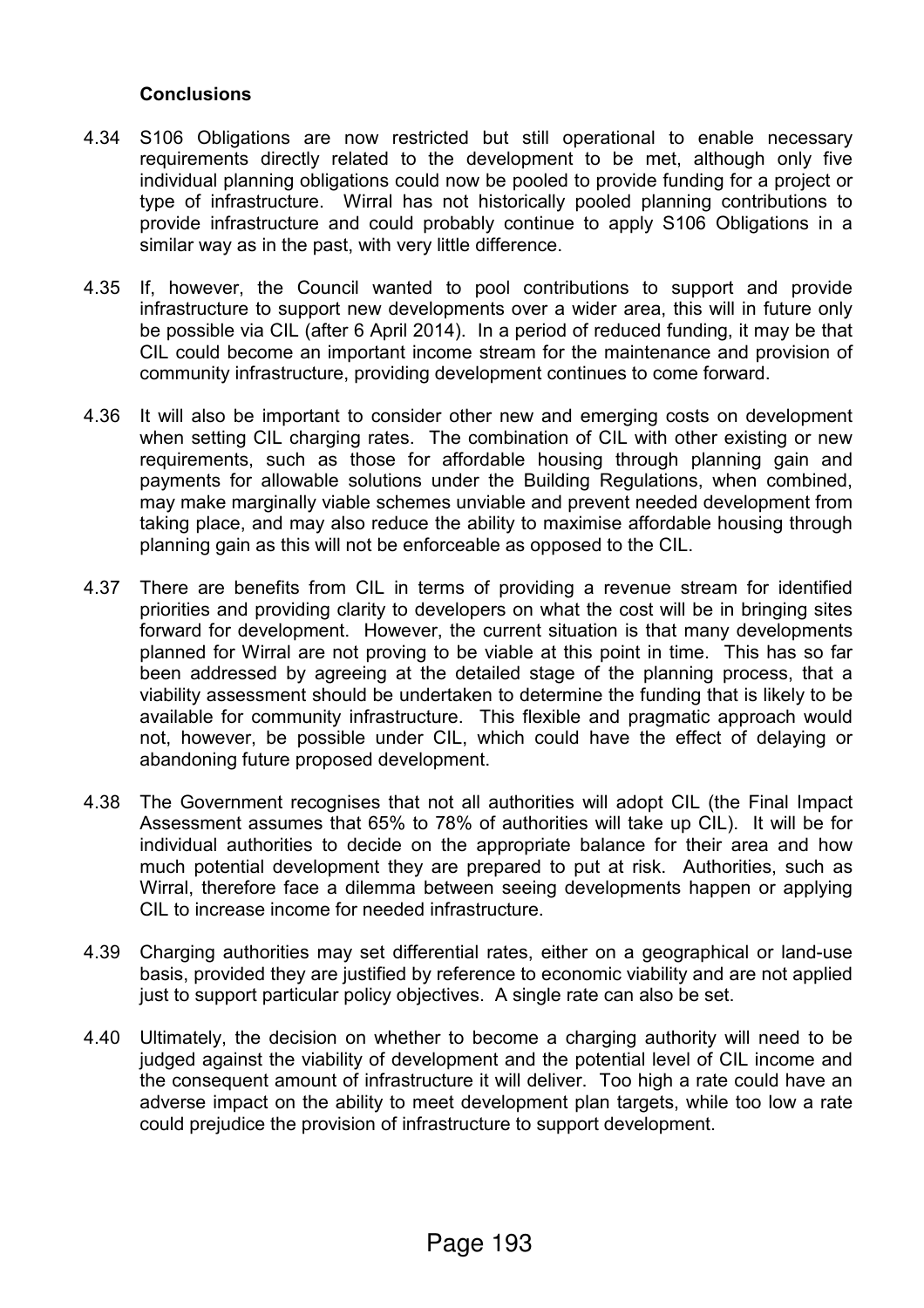#### **Next steps**

- 4.41 A draft 'Interim Council Guidelines: Section 106 Agreements' document has already been consulted upon internally but in the light of implementation of the CIL Regulations and the scaling back of S106 Obligations will now need substantial revision if it is to be progressed further.
- 4.42 To make optimum use of CIL and S106 Obligations will require pro-active infrastructure planning and funding involving a wide range of partners including most internal Council services and departments as well as external infrastructure providers.
- 4.43 Work is already underway to develop an Infrastructure Delivery Plan to support the Council's Core Strategy, which is an essential pre-requisite to producing a CIL Charging Schedule. The Infrastructure Delivery Plan will bring key infrastructure and service providers together both to identify current deficits in provision and to assess the impacts of growth on Wirral and its future infrastructure needs. To achieve this, effective relationships with infrastructure providers and joint working with all Council services and departments will be essential.
- 4.44 A key element of preparing a draft CIL Charging Schedule will be assessing the impact of the levy, to ensure charges on development are realistic and achievable and will not prevent needed development from continuing to come forward. This is likely to require independent external consultancy to assess economic viability.
- 4.45 The Infrastructure Delivery Plan and a draft schedule of infrastructure and costs will be the subject of a further report to a future Cabinet and will require a resolution of Full Council before it can be published for public consultation and submitted alongside the Core Strategy to the Secretary of State for public examination.

#### **CONSULTATION ON COMMUNITY INFRASTRUCTURE DETAILED PROPOSALS AND DRAFT REGULATIONS FOR REFORM**

- 4.46 The Government have also consulted on detailed proposals and draft regulations for the reform of the Community Infrastructure Levy. The following paragraphs highlight the main areas for consultation and changes that would arise.
- 4.47 Local authorities will need to pass a 'meaningful proportion' of the CIL funds that they receive to the relevant parish or town council. Where there is no parish or town council the money will be retained by the charging authority who should engage with their communities in determining how to spend a 'meaningful proportion' of the receipts. The consultation paper indicates that the minimum proportion will not be fixed. It should simply be "sufficient to give neighbourhoods a meaningful contribution to meeting the impacts of development in their area".
- 4.48 There will, however, be a limit on the maximum amount that can be passed down (a per household cap based on the number of Council Tax dwellings) to prevent overly large windfalls to less populated areas.
- 4.49 Unlike charging authorities, parish and town councils will not need to list the items on which the money passed down to them can be spent. The money will be available to be spent "on the infrastructure that they want, for example open space provision,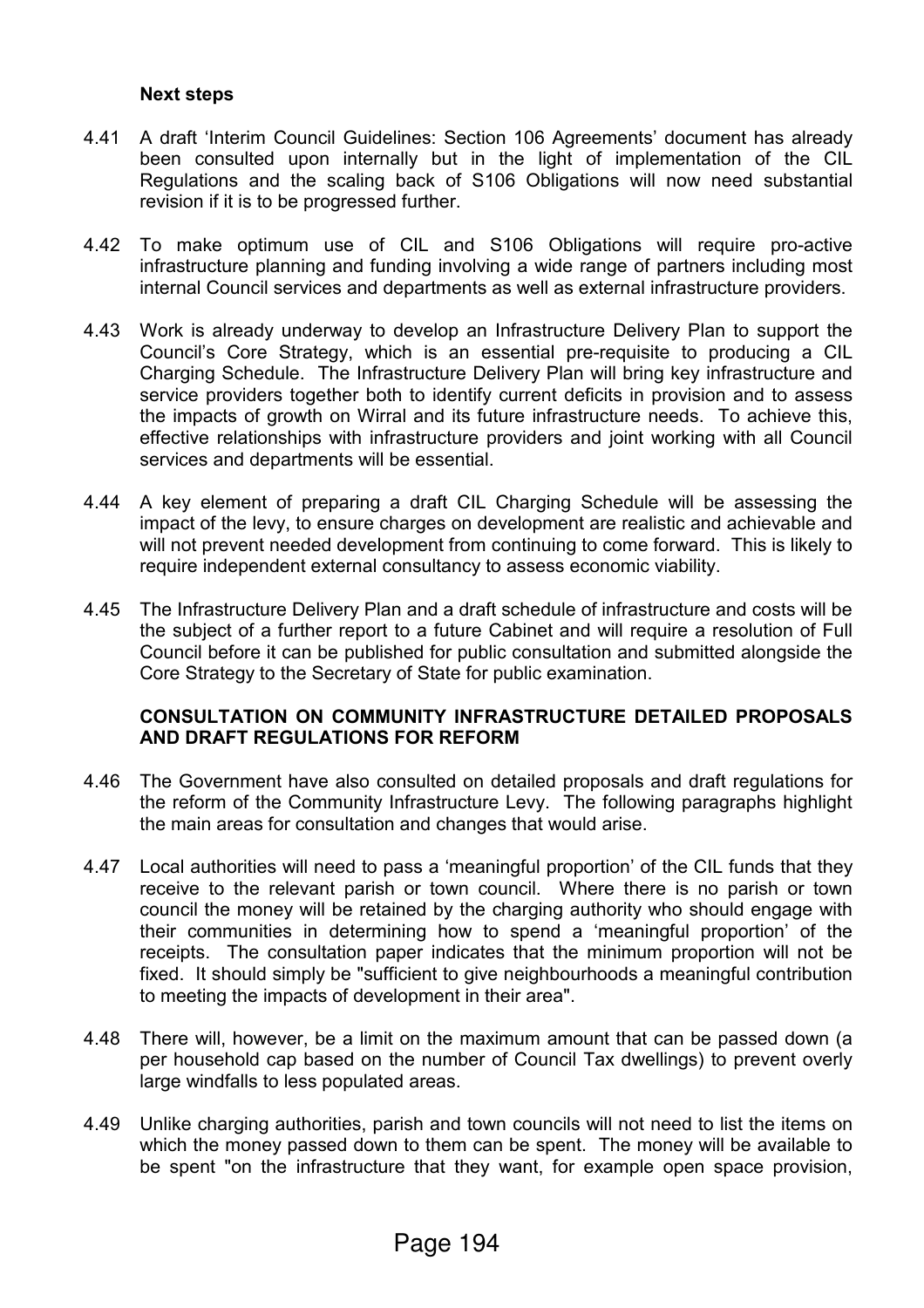playgrounds and cycle paths, or by contributing to larger projects funded by other bodies such as the district or county council". As with CIL monies generally, the money cannot be "used to remedy pre-existing deficiencies in infrastructure provision, except to the extent that they will be aggravated by new development". Proposed Regulation 19 places an obligation on parish and town councils which receive CIL, to report on its expenditure.

- 4.50 There is currently a cap of 5% on the proportion of CIL monies which charging authorities may spend on administering the system. This is now proposed to be removed.
- 4.51 The existing 2010 Regulations specifically do not allow CIL receipts to be spent on affordable housing. The consultation paper seeks views as to whether local authorities should be given the option to use CIL "to deliver affordable housing where there is robust evidence that doing so would demonstrably better support its provision and offer better value for money". There is potential for this to be achieved if affordable housing is identified as a priority for the use of future CIL receipts. Views are sought as to what should be the appropriate balance between CIL and S106 Obligations and also how this would affect the application of the rule preventing, after 6 April 2014, more than limited pooling of S106 Obligation infrastructure contributions.
- 4.52 The Mayoral Development Corporations proposed in the Localism Bill will also have the power to levy CIL and the draft regulations provide some detail as to how that will work.
- 4.53 The draft regulations will also allow CIL to be charged (from 2013) on development carried out under Neighbourhood Development Orders (including Community Right to Build Orders) approved following a local referendum.
- 4.54 The suggested response to the consultation questions on the detailed proposals and draft regulations for reform is set out in Appendix 1 to this report.

### **5.0 RELEVANT RISKS**

- 5.1 In setting CIL charging rates, there is a risk that the economic viability assessment may show that it would be unviable to charge CIL on any development, or it would only be viable for very limited amount of development in the Borough. Consequently, if plans to progress CIL were subsequently abandoned, this would have resource and financial implications from carrying out abortive and unnecessary work.
- 5.2 Managing the link with the preparation of the Core Strategy, which it is hoped will be submitted to the Secretary of State for independent examination during 2012, could be challenging for the timetable and resourcing for both documents.
- 5.3 In the event that the Council elects not to pursue a Community Infrastructure Levy for the Borough, there is a risk that the scaling back of S106 Obligations will limit the amount of infrastructure that may be funded through development, which could impact on the delivery of the Core Strategy and key regeneration objectives for the Borough.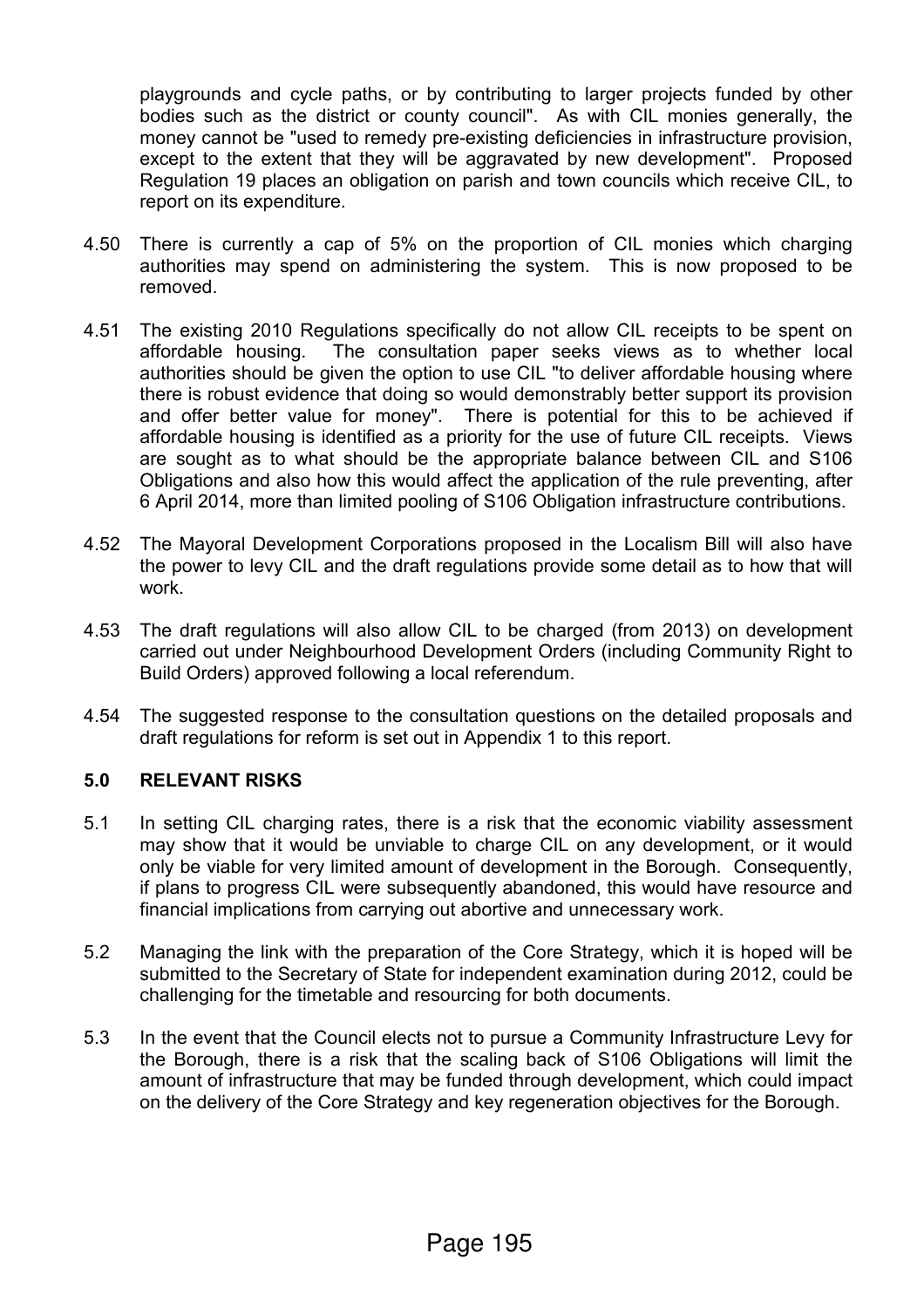- 5.4 The procedure followed in the preparation of the CIL Charging Schedule must be robust to secure a positive outcome from an independent public examination, which will ensure that all the correct procedures, legal process and statutory regulations have been followed and assess whether the levels of charges set out are 'reasonable'.
- 5.5 Whilst the Government in its Final Impact Assessment does not set out a proper assessment of the potential impact of setting and implementing CIL on the delivery of affordable housing, it has stated that it does not anticipate a reduction in the level of affordable housing as a result of the introduction of CIL and will monitor the situation closely. In case of an adverse impact, the Government is considering allowing CIL receipts to be used to fund affordable housing. There is a risk that the provision of affordable housing through planning gain will not be realised on developments.

### **6.0 OTHER OPTIONS CONSIDERED**

- 6.1 The only options to consider relate to the decision on whether it will be appropriate to seek to charge a CIL tariff in Wirral and on the level of the levy to be charged for different types of development. Some authorities may choose not to charge any levy for some or all types of development to make their areas more attractive to investors but at the risk of not being able to deliver required infrastructure.
- 6.2 The appraisal of a range of options will be the subject of a further report to Cabinet, once the initial preparatory work approved under this report has been completed.

### **7.0 CONSULTATION**

- 7.1 Consultation on the Preferred Options for the Core Strategy, which included an option on Developer Contributions (PO17) and a 'Draft Delivery Framework', took place between 15 November 2010 and 7 January 2011 to comply with the requirements of the Council's Statement of Community Involvement adopted in December 2006.
- 7.2 The outcome of this consultation was reported to Cabinet on 21 July 2011 (Minute 80 refers). Un-attributed individual responses can be viewed at: http://wirralconsult.limehouse.co.uk/portal by selecting the consultation event from the initial table and selecting the 'All comments' tab in the table at the foot of the following page.
- 7.3 Officers have begun to engage with other local authorities within the Liverpool City Region on the Community Infrastructure Levy, in order to share knowledge, best practice and to explore if there are any opportunities for joint working or shared infrastructure in order to make cost efficiencies. An officer working group has been established that reports directly to the District Planning Officers who co-ordinate strategic planning work across Merseyside and advise the Liverpool City Region Cabinet Housing and Spatial Planning Board.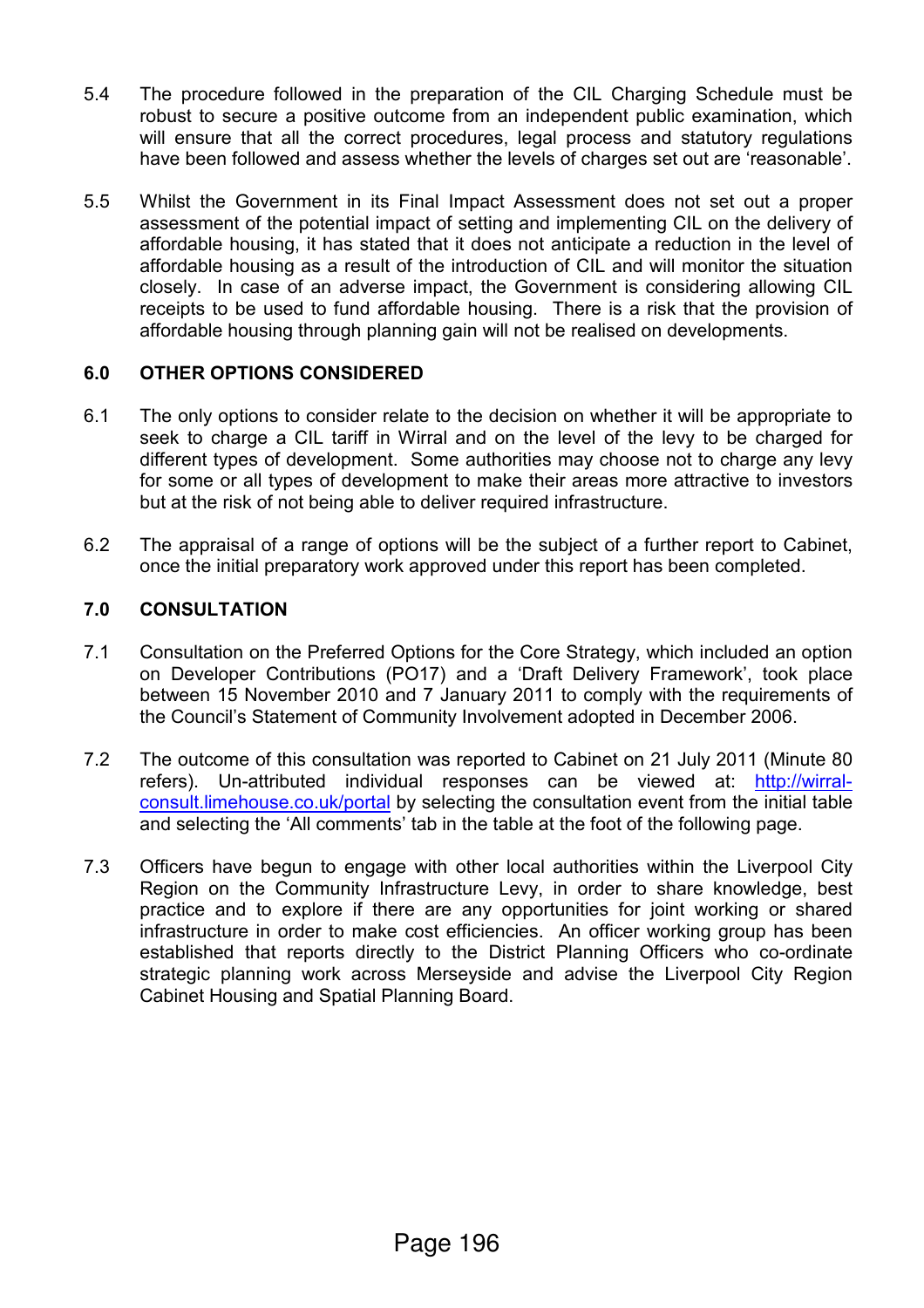### **8.0 IMPLICATIONS FOR VOLUNTARY, COMMUNITY AND FAITH GROUPS**

8.1 Voluntary, community and faith groups would need to be included in any consultation on infrastructure requirements and on the content of any CIL Charging Schedule and could be beneficiaries under the requirement for a 'meaningful proportion' of CIL receipts to be dispensed to the local community as contained within the Localism Bill.

### **9.0 RESOURCE IMPLICATIONS: FINANCIAL; IT; STAFFING; AND ASSETS**

- 9.1 The proposed CIL system will introduce new systems for the collection and distribution of monies sought from developers and will widen the current administrative processes associated with the collection of payments when development commences. Authorities will be required to monitor and report annually on the collection and spending of their levy receipts.
- 9.2 It is important to note that it is not intended that CIL receipts will be the main source of finance for infrastructure and that existing and future funding streams will still be fundamental to the delivery of infrastructure. In effect, the CIL will 'top up' existing funding streams and fill a 'gap' in infrastructure funding. However, there has been concern raised that existing funding streams could be reduced if CIL is taken up across the country.
- 9.3 There will be resource implications for the Council in preparing and adopting a Charging Schedule before the charges can be applied to development. Costs for the initial set-up of the CIL and the ongoing administration of the levy are likely to include:
	- Establishment of a new evidence base, including the costing of infrastructure and viability assessment;
	- Public engagement and community consultation;
	- Examination in public of draft charging schedule;
	- Officer time in set-up and ongoing administration; and,
	- Ongoing costs connected with advising developers of their CIL liability, collecting, monitoring, reporting and enforcing CIL.
- 9.4 A charging authority can finance its administrative expenses from CIL receipts up to a maximum of 5% per annum (CLG are consulting on removing this cap). Expenses can include set up costs as well as ongoing expenses, and initially these can be 'rolled up' and paid out of the first three years' income. From year four only the in-year costs can be paid from the annual income.
- 9.5 New mechanisms and systems necessary for CIL should be designed to minimise duplication with existing systems to make CIL as efficient a mechanism as possible. Local authorities will have the option of undertaking the preparation and public examination of their core strategy at the same time as the preparation and examination of their draft CIL charging schedule, where it is appropriate to their situation. Joint working should increase efficiency, for example, by allowing local authorities in assessing the viability of development in their area to draw upon the same information to underpin both processes.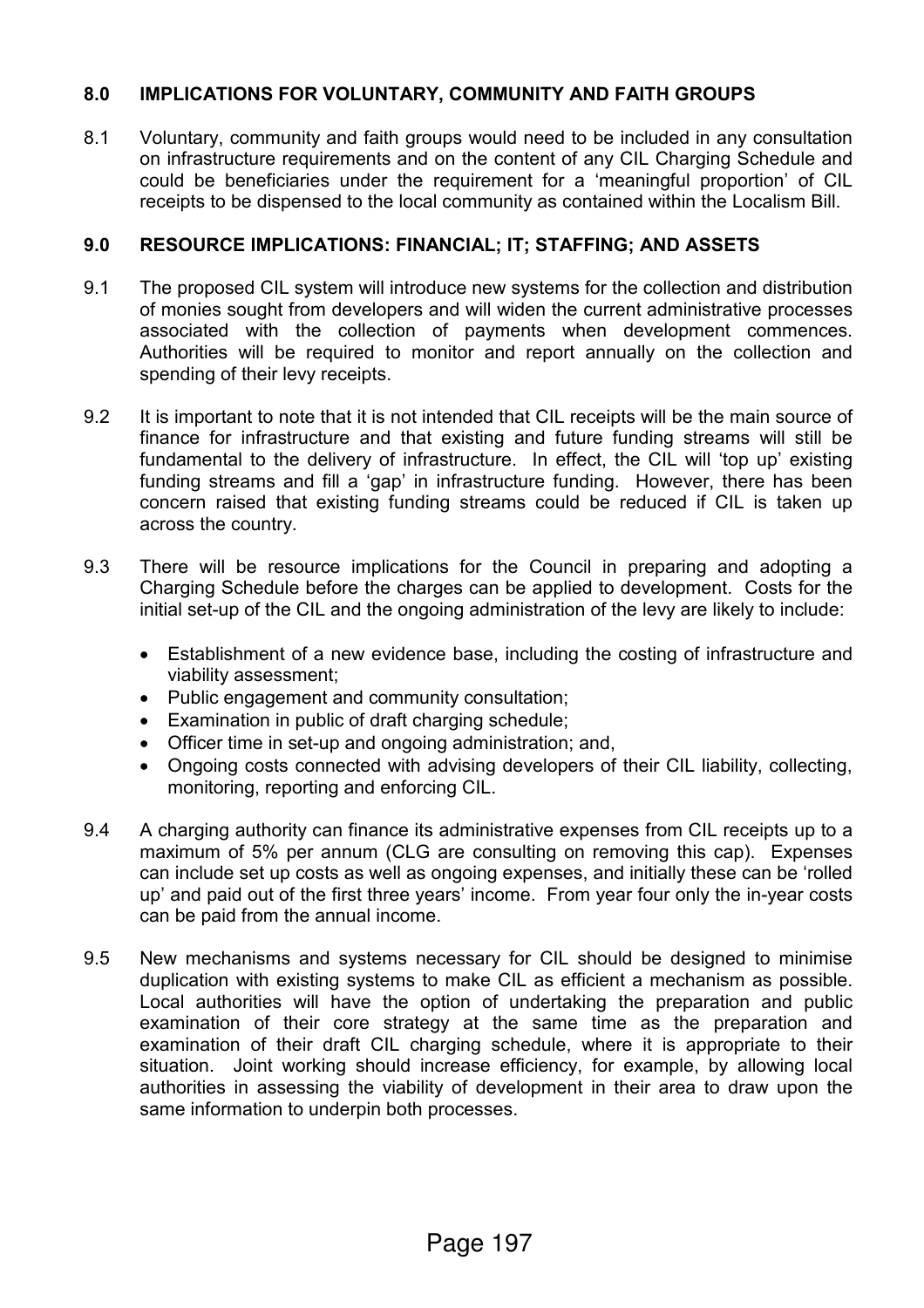- 9.6 The primary source of information in setting the CIL is linked to the Infrastructure Development Plan that must be prepared to support the Core Strategy Development Plan Document. In addition, this will need to be supplemented by additional infrastructure costing evidence, to be procured from independent consultants.
- 9.7 Independent external consultancy support will also be required to carry out an economic viability assessment of any proposed CIL Charging Schedule. Based on previous commissions carried out to test the viability of affordable housing, the commission of this work for residential development might be expected to cost up to £10,000. However, the inclusion of other development types, such as industrial retail and leisure, could increase the cost significantly.
- 9.8 The publication of a Draft Charging Schedule for consultation will be the subject of a further report to Cabinet. A separate consultation would be expected to cost in the region of £10,000 during 2011/12 but could be combined with consultation on the draft Core Strategy which is expected to cost in the region of £15,000 during 2011/12. The costs associated with the submission and public examination of the final Charging Schedule during 2012/13 will depend on the scale and nature of the representations received.
- 9.9 The final costs will be the subject of a further report to Cabinet before the Council's final approach to CIL is approved. However, in the 'Final Impact Assessment' (CLG, February, 2010) makes the following assumptions in estimating the set-up costs for individual authorities:
	- Assessing viability of development for CIL purposes: £25,000 £70,000;
	- Consulting on the Draft Charging Schedule: £10,000 £20,000;
	- Costs of the examination in public: £29,790 (2-day hearing) £42,203 (5-day hearing) – a 2-day hearing is expected to be the norm;
	- Printing costs:  $£500 £1,500$ ; and,
	- The modelling assumes a cost saving of 20% of the set-up costs where the examination is combined with the examination of another development plan document (such as a Core Strategy).
- 9.10 The need to keep the Charging Schedule up to date must also be recognised. For illustrative purposes, CLG assume that all set-up costs recur every five years. Although the Government has not set a timescale for when charging authorities will need to update their charging schedules, there is a requirement to keep such matters under review, as economic circumstances change rapidly, particularly in terms of the viability of developments.

### **10.0 LEGAL IMPLICATIONS**

- 10.1 The implementation of CIL will change the way in which S106 Planning Obligations are formulated and governed.
- 10.2 There are extensive enforcement powers related to the levy to ensure that collecting authorities have the means to penalise late payment and deter future non-compliance, including stop notices and other enforcement provisions, applied to development proposals liable for CIL.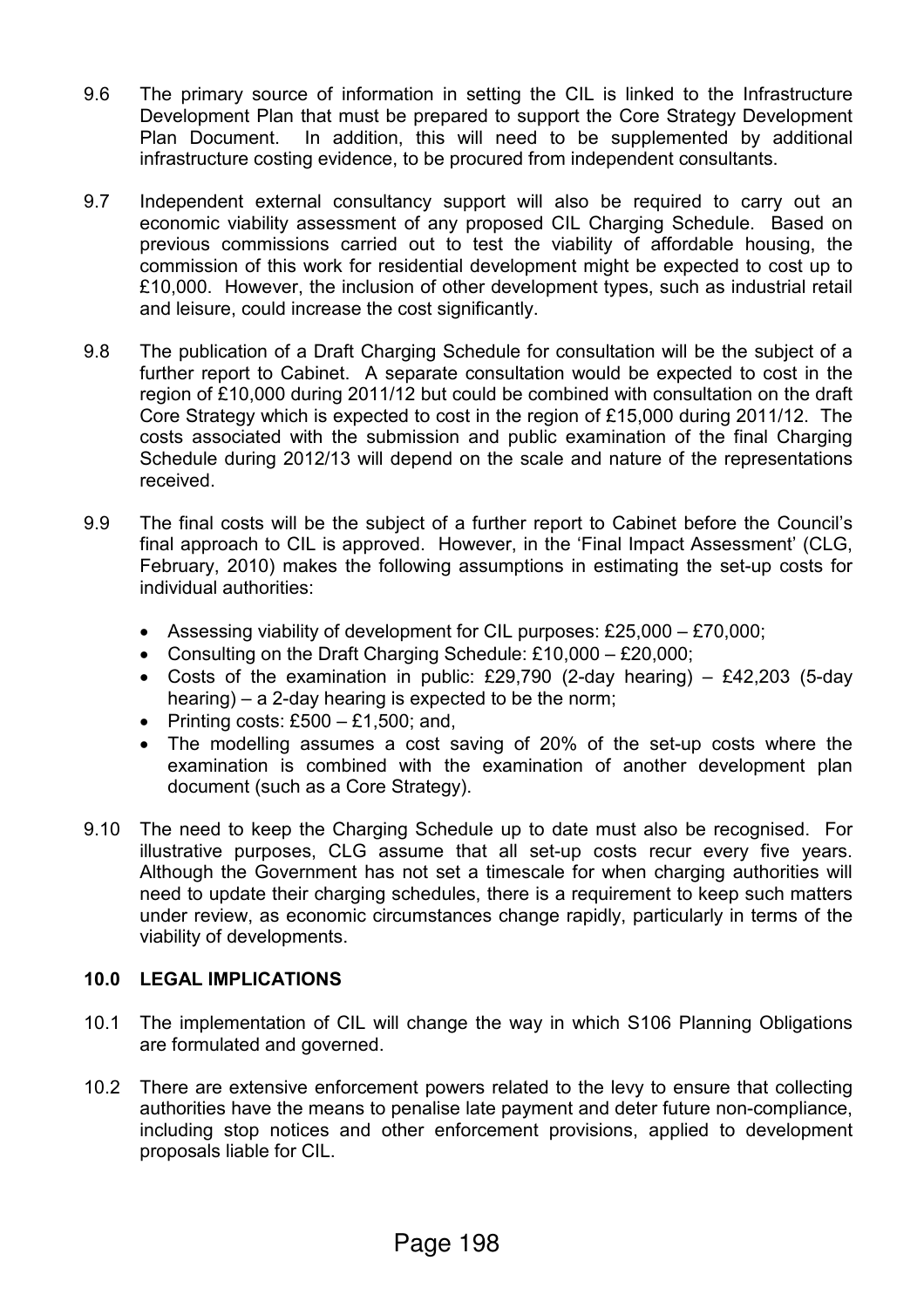- 10.3 Once adopted, a CIL Charging Schedule will form part of the statutory Development Plan for Wirral. Any revisions to the Charging Schedule, in whole or in part, must follow the same process as that applied to the preparation, examination, approval and publication of the initial schedule (subject to any revisions to the Planning and CIL Regulations arising from the Localism Bill).
- 10.4 Part 11 of the Planning Act 2008 provided for the introduction of the Community Infrastructure Levy. The detail of how the CIL will work is set out in the Community Infrastructure Regulations 2010, which came into force in April 2010. S106 Obligations are now only intended to be used for site-specific mitigation. The CIL Regulations have three important repercussions for S106 Obligations:
	- Making the tests for the use of S106 Obligations statutory (Regulation 122, already in force refers);
	- Ensuring that there is no overlap in the use of CIL and S106 (Regulation 123); and,
	- Limiting the use of 'pooled' S106 Obligations post April 2014 (Regulation 123).
- 10.5 The previous Government's intention was to ensure that the CIL and S106 Obligations are used to complement one another as methods of securing infrastructure and community benefits and the Regulations sought to define the circumstances where each can be used and where they are not appropriate.
- 10.6 The current Government intends to allow the CIL to proceed, with limited changes. Amendments to the CIL Regulations were laid before Parliament in February 2011. Further changes, including the requirement for a 'meaningful proportion' of CIL revenues to be passed on to the local community, must await the enactment of the Localism Bill. The Bill also makes provision to allow CIL monies to be spent on the ongoing costs of infrastructure as well as its initial provision.
- 10.7 The Government has also consulted on further proposed changes to the regulations which would widen the permitted uses of the levy to include the use of CIL funds to be spent on affordable housing.

#### **11.0 EQUALITIES IMPLICATIONS**

11.1 An Equality Impact Assessment will be required to assess the likely impact of the CIL Charging Schedule on different people groups, once the Charging Schedule has been completed.

#### **12.0 CARBON REDUCTION IMPLICATIONS**

12.1 CIL is unlikely to directly affect carbon reduction, unless it is used to fund infrastructure, such as open space and tree planting, which will directly assist in the delivery of carbon reduction.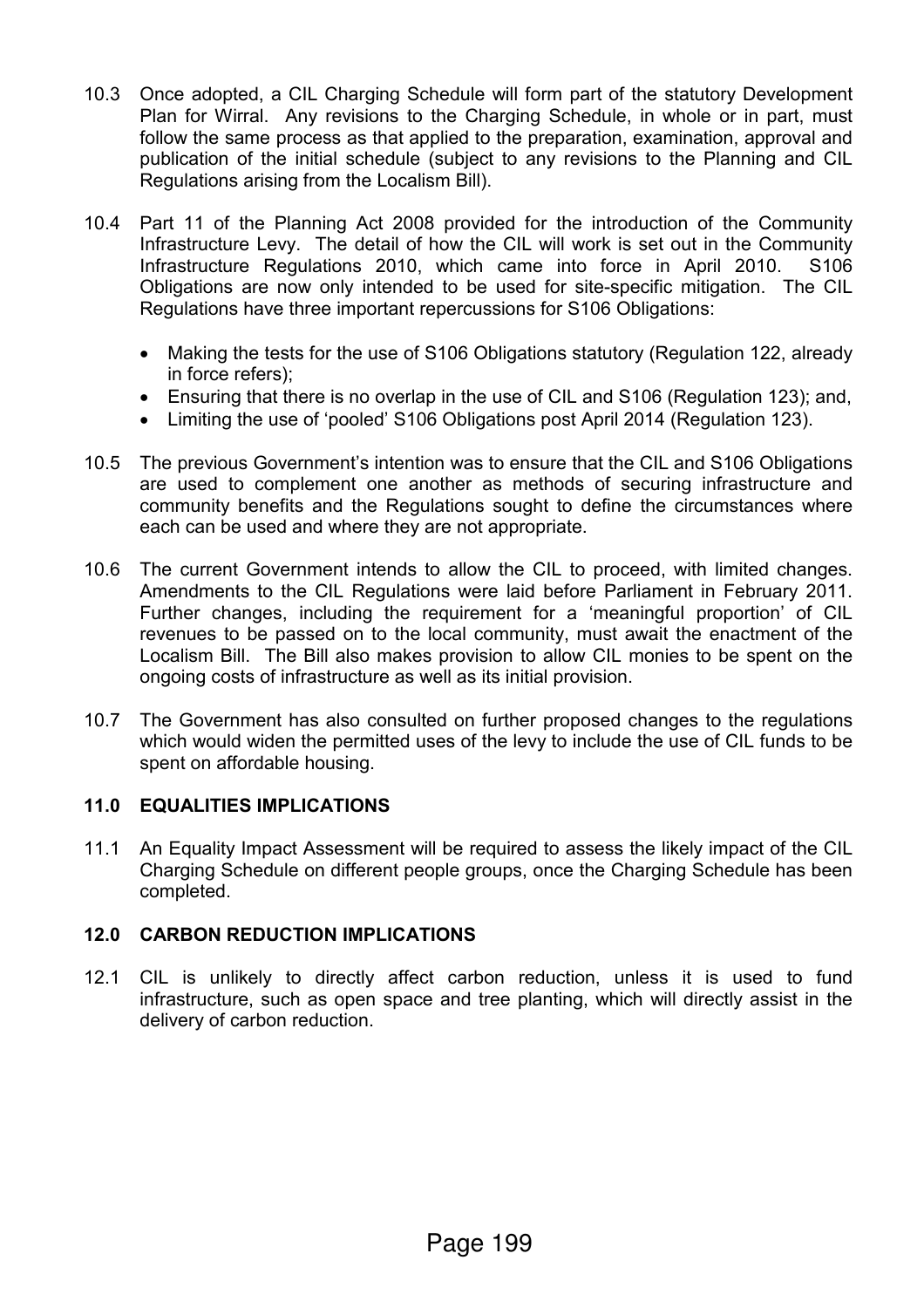### **13.0 PLANNING AND COMMUNITY SAFETY IMPLICATIONS**

- 13.1 Once adopted, a CIL Charging Schedule would form part of the statutory Development Plan for Wirral.
- 13.2 The introduction of CIL will also have implications for the implementation of Unitary Development Plan Policy URN2 – Planning Agreements for Urban Regeneration and other policies referring to the use of S106 Obligations and the provision of essential infrastructure. These policies will remain part of the Council's Development Plan until superseded by policies in the Local Development Framework.
- 13.3 The preparation of a Charging Schedule must be closely linked to the infrastructure planning process and the Infrastructure Delivery Plan required to support the preparation of the Local Development Framework.
- 13.4 The content of the evidence base for the Core Strategy and Local Development Framework will be capable of being a material consideration in the setting of CIL charges.
- 13.5 CIL is unlikely to directly affect community safety unless it is used to fund infrastructure projects, such as flood prevention or coast protection, which will directly assist community safety.

### **REPORT AUTHOR: David Butler** *Principal Planning Officer* telephone: (0151) 691 8314 email: davidbutler@wirral.gov.uk

### **APPENDICES**

*Appendix 1 – Suggested Response to the Community Infrastructure Levy Detailed Proposals and Draft Regulations for Reform Consultation* 

### **REFERENCE MATERIAL**

The Planning Act 2008 can be viewed at http://www.legislation.gov.uk/ukpga/2008/29/contents

The Community Infrastructure Regulations 2010 can be viewed at: http://www.legislation.gov.uk/ukdsi/2010/9780111492390/contents

The Community Infrastructure Levy (Amendment) Regulations 2011 can be viewed at: http://www.legislation.gov.uk/uksi/2011/987/made

Progress on the Localism Bill can be viewed at: http://www.communities.gov.uk/localgovernment/decentralisation/localismbill/

Community Infrastructure Levy: An Overview can be viewed at: http://www.communities.gov.uk/publications/planningandbuilding/communityinfrastructurelevy may11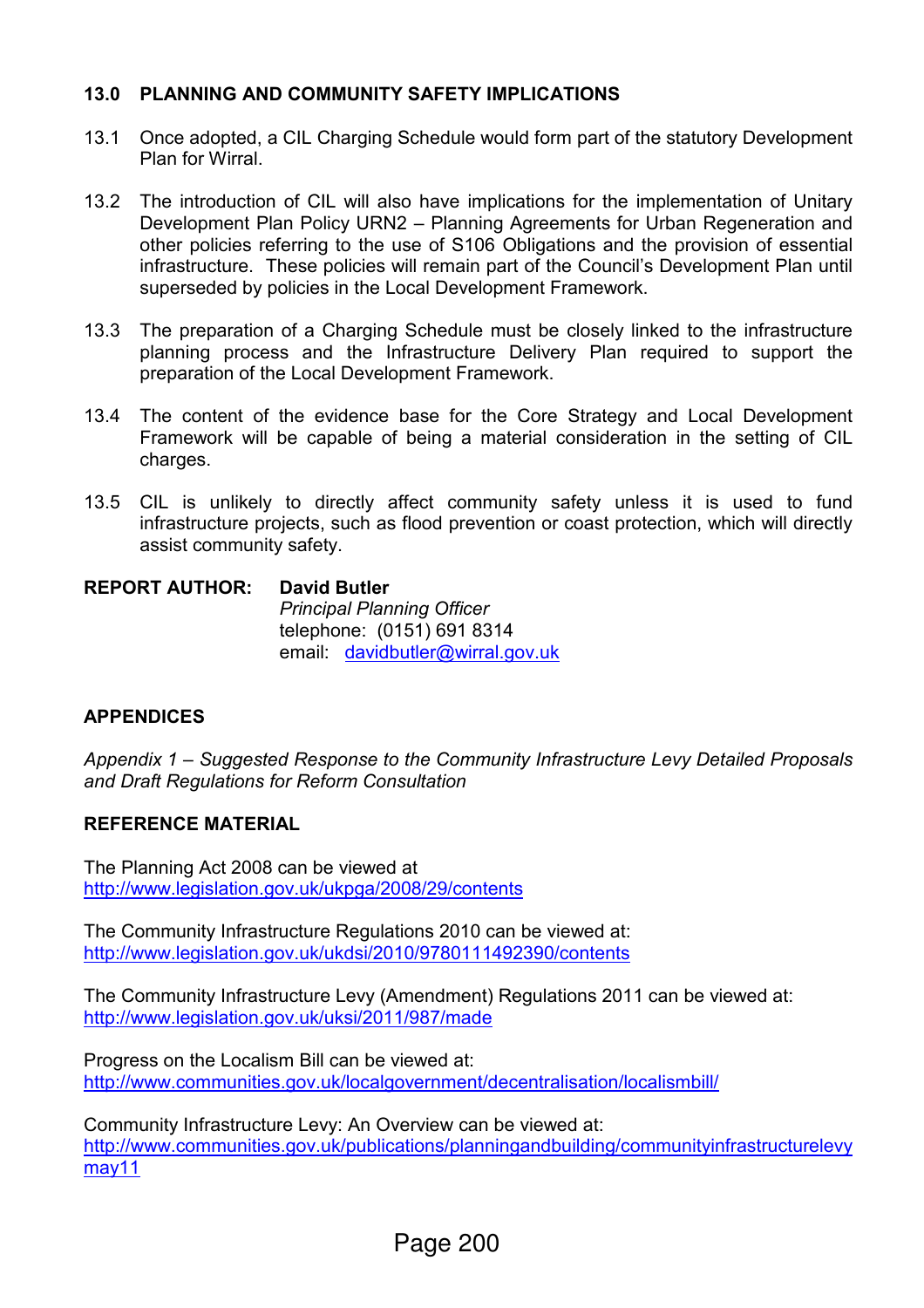Community Infrastructure Levy Final Impact Assessment can be viewed at: http://www.communities.gov.uk/publications/planningandbuilding/infrastructurelevyfinal

The Community Infrastructure Levy: Detailed Proposals and Draft Regulations for Reform Consultation can be viewed at

http://www.communities.gov.uk/publications/planningandbuilding/cilreformconsultation http://www.communities.gov.uk/documents/planningandbuilding/pdf/1997385.pdf

The associated consultation questionnaire can be viewed at http://www.communities.gov.uk/documents/planningandbuilding/doc/1997423.doc

The Draft Regulations can be viewed at http://www.communities.gov.uk/documents/planningandbuilding/pdf/2004771

### **SUBJECT HISTORY (last 3 years)**

| <b>Council Meeting</b> | <b>Date</b> |
|------------------------|-------------|
| <b>None</b>            |             |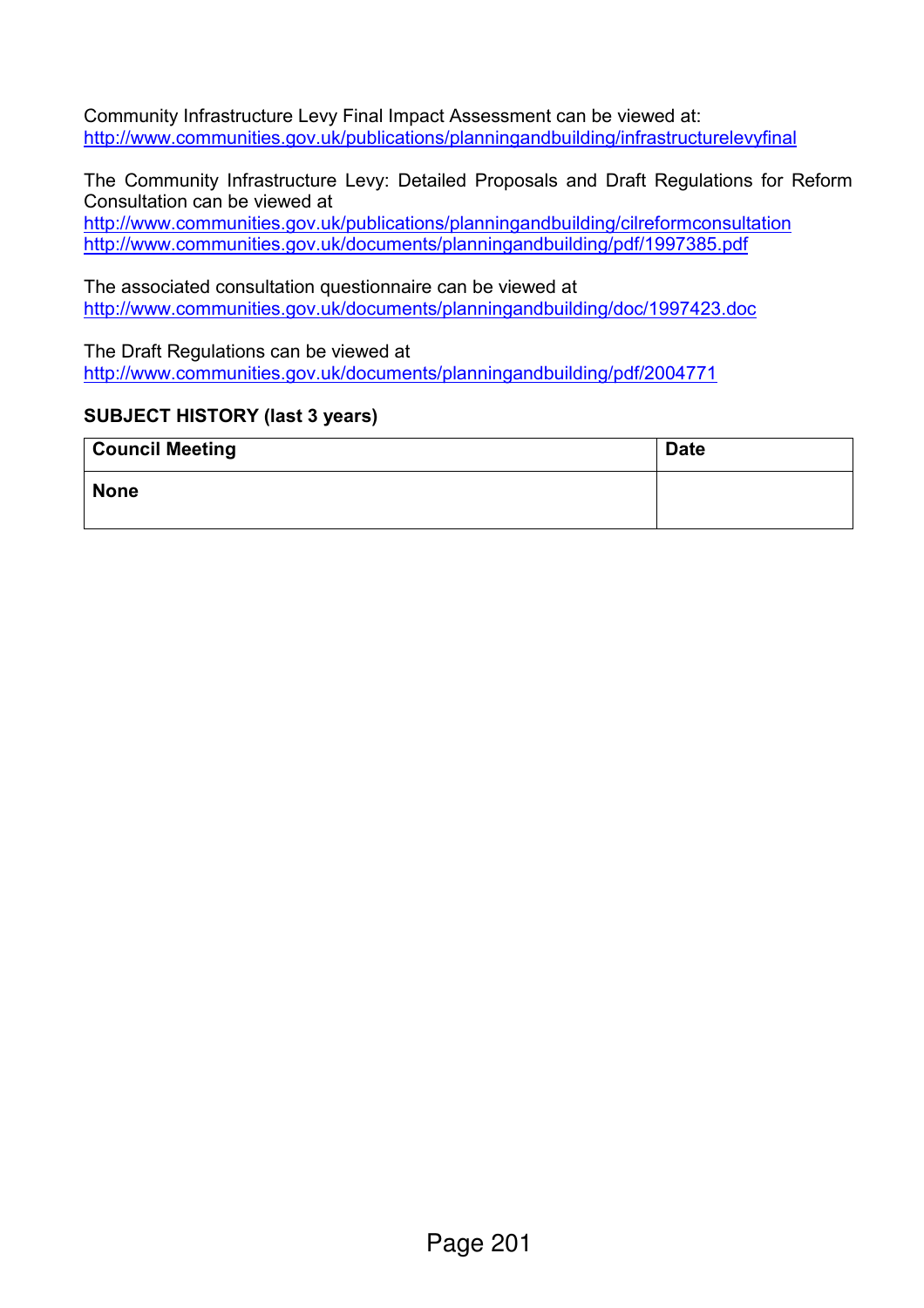### **APPENDIX 1 – SUGGESTED RESPONSE TO THE COMMUNITY INFRASTRUCTURE LEVY DETAILED PROPOSALS AND DRAFT REGULATIONS FOR REFORM CONSULTATION**

#### **Consultation Question 1 –** *Should the duty to pass on a meaningful proportion of levy receipts only apply where there is a parish or community council for the area where those receipts were raised?*

Yes. For areas with no parish or community council it would be better to retain the levy charges centrally with the local authority and apply a process of engaging with local residents and businesses to inform how the levy receipts should be spent on infrastructure in the local area. This will provide the greatest flexibility for local authorities and communities to effectively use the available funding and to ensure funding that it is directed towards areas where infrastructure where is most needed.

#### **Consultation Question 2 –** *Do you agree that, for areas not covered by a parish or community council, statutory guidance should set out that charging authorities should engage with their residents and businesses in determining how to spend a meaningful proportion of the funds?*

No. Levy charges should be retained centrally by the local authority and it should be left up to local authorities to determine the most appropriate and suitable way of how to spend a meaningful proportion of the funds which responds to local circumstances. A programme of engagement with local residents and businesses should be put in place to inform how the levy receipts should be spent on infrastructure within a local area.

#### **Consultation Question 3 –** *What proportion of receipts should be passed to parish or community councils?*

It should be left up to local authorities – in consultation with local communities – to determine the proportion of receipts to be passed to parish or community councils. This will allow local authorities greater choice and flexibility in directing funding towards those areas in greatest need or where relevant projects can be identified. It will also help address a situation where funding is generated from development in a sparsely populated area, or an area with relatively few infrastructure needs.

### **Consultation Question 4 –** *At what level should the cap be set, per council tax dwelling?*

It should be left up to local authorities – in consultation with local communities – to determine the level the cap should be set at, per Council Tax dwelling. This will allow local authorities greater choice and flexibility in directing funding towards those areas in greatest need, where relevant projects can be identified or towards borough-wide infrastructure projects, as well as making effective use of a limited amount of funding.

#### **Consultation Question 5 –** *Do you agree that the proposed reporting requirements on parish or community councils strike the right balance between transparency and administrative burden?*

Yes.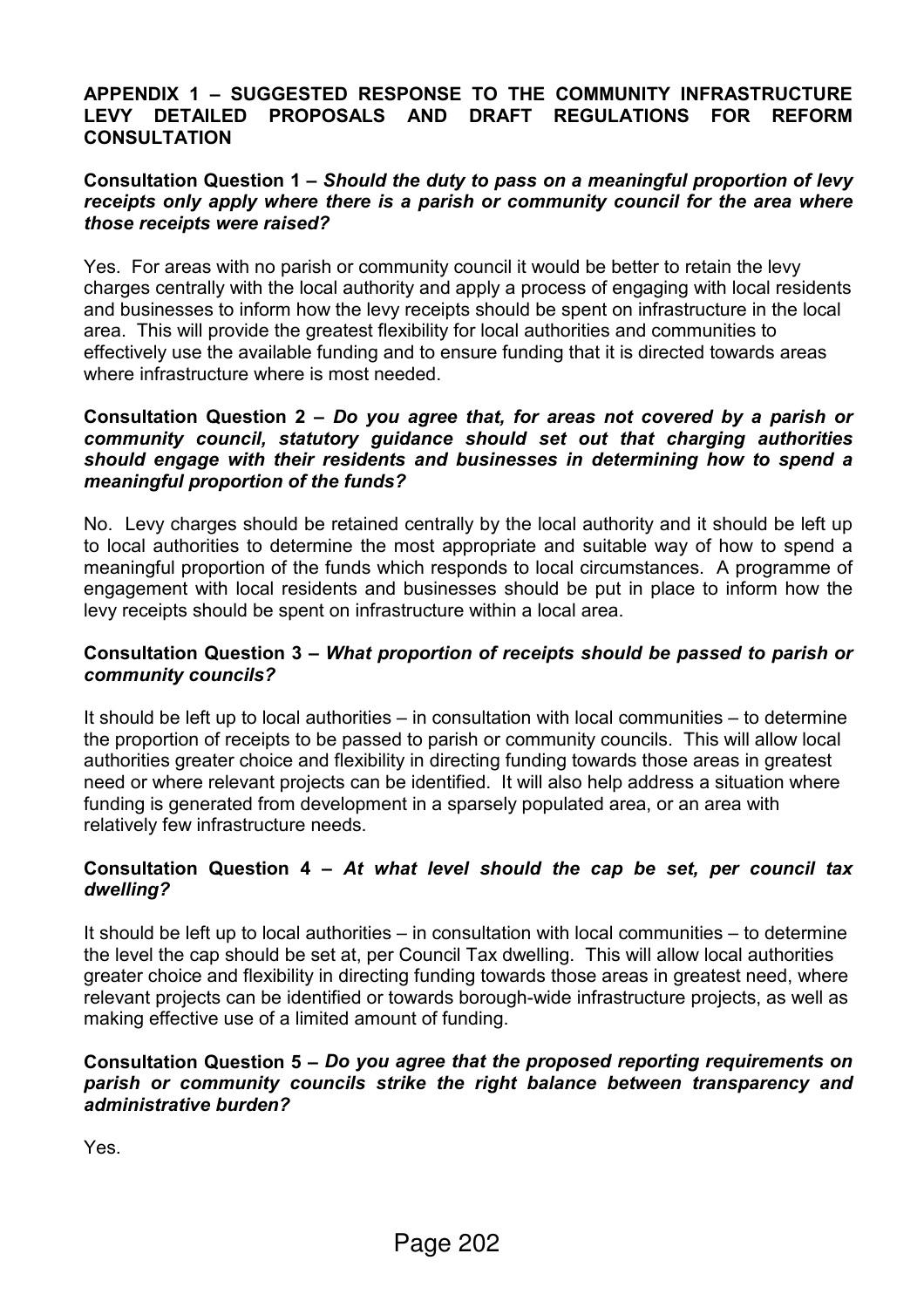#### **Consultation Question 6 –** *Draft regulation 19 (new regulation 62A(3)(a)) requires that the report is to be published on the councils website, however we recognise that not all parish or community councils will have a website and we would welcome views on appropriate alternatives.*

It would be reasonable that the charging authority places the report on their website. The cost of doing so could be met through the percentage of the levy that charging authorities may apply to administrative expenses.

**Consultation Question 7 –** *Do you agree with our proposals to exclude parish or community councils' expenditure from limiting the matters that may be funded through planning obligations?*

Yes subject to the comments under  $Q1 - 4$ .

#### **Consultation Question 8 –** *Do you agree with our proposals to remove the cap on the amount of levy funding that charging authorities may apply to administrative expenses?*

Yes.

### **Consultation Question 9 –** *Do you consider that local authorities should be given the choice to be able if they wish to use levy receipts for affordable housing?*

Yes subject to comments under Q10. Providing that CIL rates are set at a level that does not make development unviable, then this approach could allow affordable housing to be prioritised. However, it would still compete with other claims on CIL funding. Contributions to affordable housing would be levied from all types of development and enable contributions from smaller schemes.

#### **Consultation Question 10 –** *Do you consider that local authorities should be given the choice to be able if they wish to use both the levy and planning obligations to deliver local affordable housing priorities?*

Yes. Currently, for most developments, viability is at best marginal. The use of viability assessments and the negotiation of s106 agreements are essential to allow development to proceed and to secure affordable housing contributions. If affordable housing can still be funded from planning obligations this will enable, where appropriate, on-site provision, which is important for generating mixed communities and offering a greater choice, which is a key objective of the Government. In addition, the s106 negotiation process allows flexibility around the amount and type of housing, as well as provisions to cater for situations where the availability of grant or the amount that registered providers might be prepared to pay for the units is uncertain. On smaller schemes, local authorities may want to take a CIL contribution to allow pooling of contributions to make some separate provision, or gap fund other schemes as appropriate. Allowing authorities to use both the levy and planning obligations provides the most flexibility for a charging authority in maximising its ability to secure affordable housing.